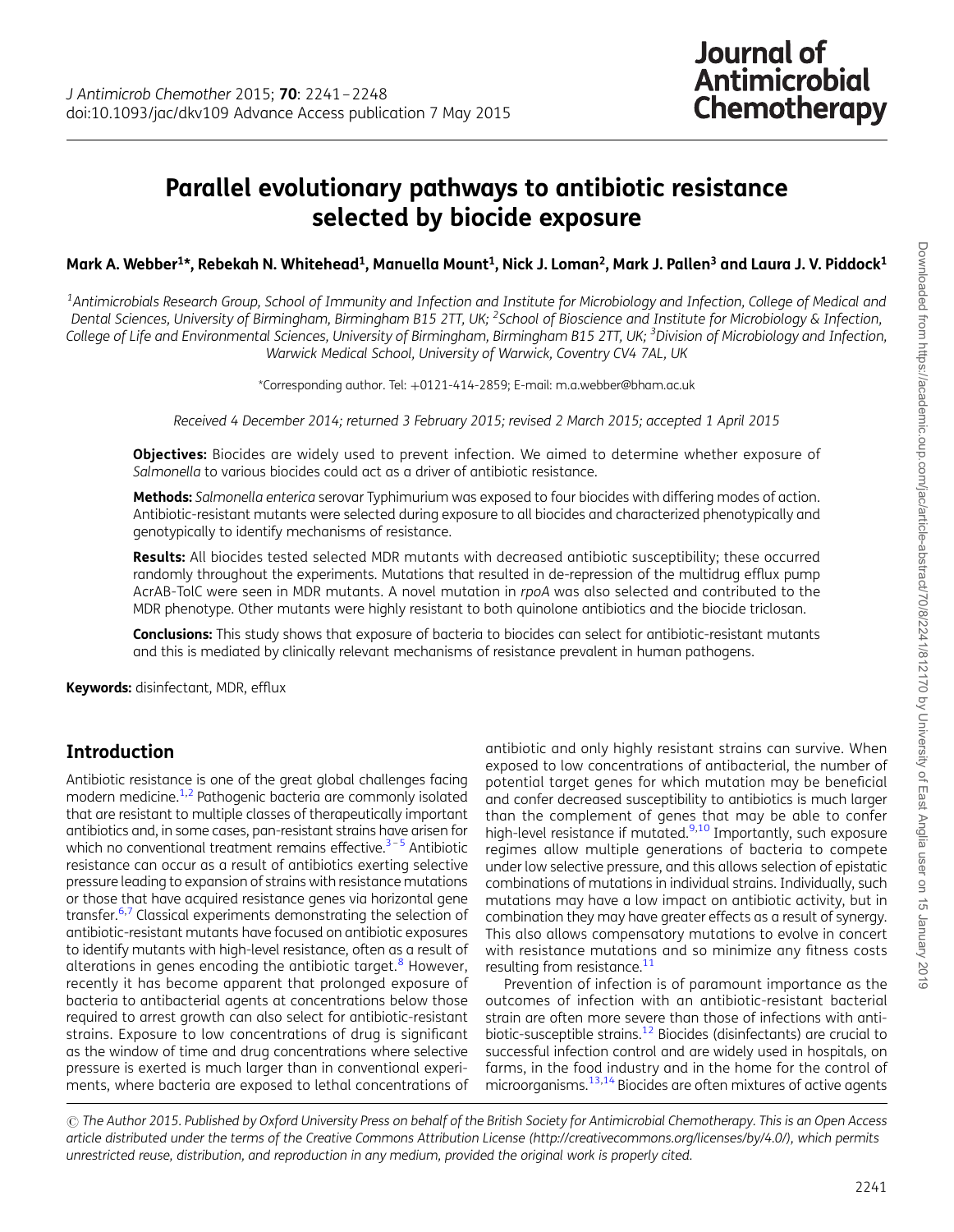that exhibit high toxicity against target organisms. As a result, it is difficult for bacteria to become resistant to the recommended in-use concentrations of many biocides as mutation within a single gene will not usually confer resistance. However, there are several examples where bacteria have become biocide resistant or show decreased susceptibility to biocides; some major mechanisms of antibiotic resistance are also relevant to bacterial survival of biocide challenge.<sup>[15](#page-6-0)</sup> Amongst these, MDR efflux systems can export both antibiotics and many biocides. Growth as a biofilm can also dramatically reduce the efficacy of biocide activity.<sup>[16,17](#page-6-0)</sup>

Exposure of bacteria to biocides can select for mutants with decreased biocide susceptibility and, as we and others have seen, these mutants often display a decrease in susceptibility to various antibiotics, indicating that biocides can act as drivers of antibiotic resistance under laboratory conditions.<sup>[15](#page-6-0),[18](#page-6-0)-[20](#page-6-0)</sup> Many common biocides are now detectable in the environment and some, such as triclosan, have been found in human urine, serum and breast milk.<sup>[21](#page-6-0) – [24](#page-6-0)</sup> Exposure to antibiotics in the environment can result in the selection of antibiotic-resistant bacteria, which are a recognized reservoir of potential infection for humans via contamination of foodstuffs, water and surfaces with resistant pathogenic bacteria.<sup>[25](#page-6-0),[26](#page-7-0)</sup> The accumulation of biocides in the environment (and in vegetables and other food materials) $27,28$ also represents a potentially prolonged, low-level stress, which could exert selective pressure towards selection of bacteria with decreased biocide susceptibility, which could be cross-resistant to antibiotics. The possible results of such selective pressure are currently uncertain.

To identify the consequences of exposure of bacteria to low levels of biocide and whether there are any implications for selection of antibiotic resistance, we investigated the impact of exposure to low levels of four biocides representing different active classes on antibiotic resistance and bacterial fitness of Salmonella enterica serovar Typhimurium. We also used genome sequencing to determine the genetic basis for the observed resistance phenotypes.

### Methods

#### Biocides and antibiotics

Four biocides representing classes with active ingredients belonging to different functional groups were chosen for use in the study: Superkill (AFS Animal Care, UK) is a mixture of aldehydes and quaternary ammonium compounds; AQAS (DuPont Animal Health) is a quaternary ammonium compound; Virkon (DuPont Animal Health) is an oxidative compound; and Trigene (Medichem International, UK) is a halogenated tertiary amine compound.

#### Isolation of antibiotic-resistant mutants after exposure to biocide

S. enterica serovar Typhimurium strain SL1344 was the parental strain used in all experiments, representing both a pathogen and a model Gram-negative bacterium. To determine the impact of repeated, low-level exposure to biocides, SL1344 was exposed to biocides at sub-lethal concentrations that restricted growth rates to  $\sim$ 70% of those in drug-free media. Therefore, Superkill and AQAS were both added to media at a concentration of 0.0018%, Trigene at 0.0005% and Virkon at 0.2%. Overnight cultures of SL1344 grown in LB broth at 37 $\degree$ C with shaking at 150 rpm were used to inoculate fresh, pre-warmed broth (50  $\mu$ L into 5 mL) containing

biocide. After 12 h of growth, a 1 mL sample was taken and stored in glycerol at  $-20^{\circ}$ C and 50  $\mu$ L was used to inoculate fresh media containing the same concentration of biocide (the second sub-culture). The bacterial cultures were repeatedly sub-cultured over 4 days (total of eight subcultures) in each biocide. Sampling was every 12 h to allow each culture to reach stationary phase before sub-culture to fresh media. A total of  $\sim$  50 generations were passaged in each experiment. In parallel to the biocide exposure experiments, SL1344 was also sub-cultured eight times in LB broth with no biocide as a control. The eight frozen samples from each biocide exposure experiment and the control experiment were serially diluted and inoculated onto antibiotic-free LB agar; after overnight incubation, these plates (with  $\sim$ 200 colonies each) were replica plated onto LB agar plates, each containing a different antimicrobial at a concentration that inhibited growth of SL1344. Nalidixic acid was used at 8 mg/L, chloramphenicol at 4 mg/L, tetracycline at 4 mg/L, kanamycin at 8 mg/L and triclosan at 0.12 mg/L. After overnight incubation, colonies that grew on one or more of the antimicrobial-containing plates were selected from the original antibiotic-free LB master plate, their identity confirmed using the API 20E test (bioMérieux, France) and retained for further investigation.

#### Phenotypic characterization of antibiotic-resistant mutants

The antimicrobial susceptibility of mutants resistant to one or more agents after exposure to biocide was determined for five antibiotics and five biocides using a panel of antibiotics and the standardized agar dilution method following the recommendations of the BSAC.<sup>[29](#page-7-0)</sup> Susceptibility to antibiotics and biocides was also determined after five passages in drugfree media to determine whether selected resistances were stable. The phenotype of the mutants in Biolog Phenomicroarray antimicrobial plates (PM11-20) was determined in duplicate and compared with that of SL1344. Data were analysed for significant differences in both replicates at multiple timepoints and in at least two sequential concentrations of test compound.

The growth rates of selected mutants were compared with that of the parental strain SL1344 by measuring the OD of cultures at 600 nm in a FLUOstar Optima reader (BMG Labtech) as previously described.<sup>[30](#page-7-0)</sup> The fitness costs of any of the selected mutations were evaluated in competitive index experiments by introducing SL1344 and mutants into LB broth in equal numbers and comparing the ratios of mutant to parent over time as previously described.<sup>[30](#page-7-0)</sup> To determine whether any mutants had changes in cellular morphology, cells of each mutant were Gram stained and visualized under a microscope.

### WGS and SNP detection

From each of the biocide exposure experiments, four drug-resistant mutants representing the range of phenotypes were selected for sequencing. Mutants were selected to reflect those that emerged early and late in the selection period. Genomic DNA was extracted from 5 mL overnight cultures grown in drug-free LB media using a Promega Wizard $^{\circledR}$ Genomic DNA Purification Kit. The quantity and quality of the DNA was confirmed by agarose gel electrophoresis and by analysis using a NanoDrop Spectrophotometer (Life Technologies) and Bioanalyzer (Life Technologies). Mutants were sequenced using a 454 GS FLX instrument (Roche) with Titanium chemistry and the resulting sequence reads were mapped against the SL1344 reference genome using the gsMapper alignment module of Newbler, run through the xBASE-NG web site. High-confidence SNPs were identified as previously described. $31$ Mutations detected consistently in all sequenced isolates were deemed to be differences between our WT laboratory strain and the sequenced SL1344 reference strain and were excluded from further analysis. Mutations and SNPs identified were verified by PCR and Sanger sequencing.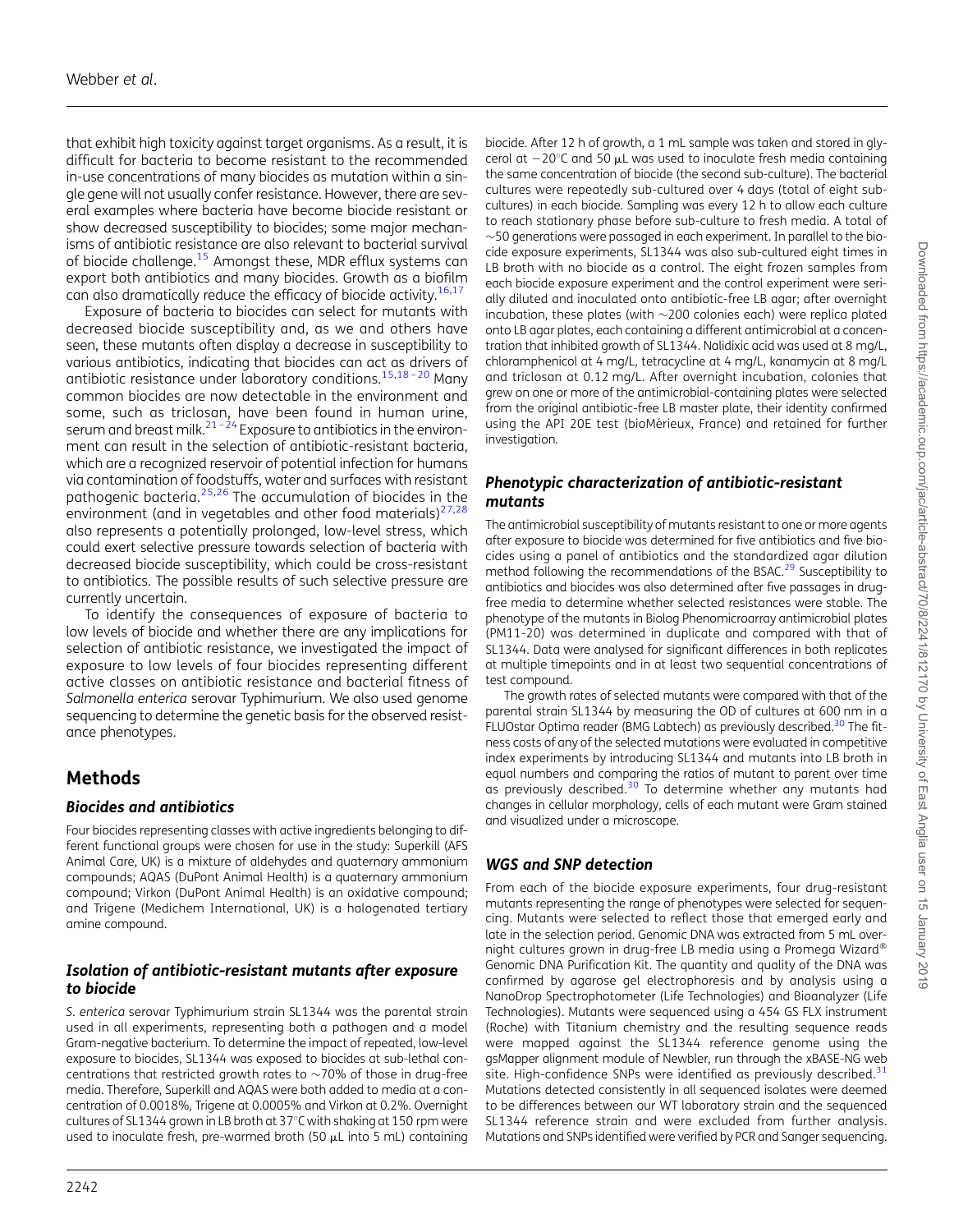### Complementation of mutated genes with WT in trans and site-directed mutagenesis

The coding sequences of the WT rpoA and zur genes were amplified from SL1344 and cloned into a pBADmyc-HisA expression vector (Invitrogen) to create pBAD-rpoA and pBAD-zur, respectively. The plasmid pBAD-zur was transformed into the Trigene-selected mutants and the plasmid pBAD-rpoA was transformed into AQAS-selected mutants. Induction of expression of each gene was with 0.05% arabinose. RT–PCR, using primers internal to the WT gene, confirmed expression of the complements within the mutants. Site-directed mutagenesis was used to recreate the rpoA and zur changes found in the biocide exposure experiments, primers were designed to amplify the mutations found within these genes and mutagenesis was accomplished using the Red/ET recombinase kit (GeneBridges, UK) according to the manufacturer's instructions.

# Results

#### Biocides select antibiotic-resistant bacteria

Independent cultures of WT Salmonella Typhimurium SL1344 were repeatedly sub-cultured in subinhibitory concentrations of four biocides (Virkon, Trigene, AQAS and Superkill) with different chemistries and modes of action. Samples were taken regularly from each lineage and mutants with altered antibiotic susceptibility were identified using antibiotic indicator breakpoint plates containing concentrations of antibiotic that restrict growth of SL1344. No mutants that were retained demonstrated increased tolerance to the biocides they were exposed to, but, from as early as the second sub-culture (although this varied between biocides), all biocides selected mutants with altered susceptibility to antibiotics (Figure 1). Exposure of SL1344 to Superkill selected bacteria able to grow on plates containing nalidixic acid, chloramphenicol and tetracycline; further mutants arose sporadically throughout subcultures 2 –8. During exposure to AQAS, bacteria able to grow on the antibiotic-containing plates were not seen until sub-culture 5. After this time, mutants were consistently recovered from the analagous set of antibiotic-containing plates as for the Superkill experiment. Sub-culture in Trigene resulted in selection of bacteria able to grow in the presence of nalidixic acid and/or triclosan from sub-culture 2 onwards; mutants with this phenotype were detected for the remainder of the experiment. In the presence of Virkon, antibiotic-resistant strains appeared on various antibiotic-containing plates after sub-culture 2; these were then detected sporadically throughout sub-cultures 2 –8.

All colonies identified as having decreased susceptibility to any of the antibiotics tested were retained from the drug-free master plate and the MICs of a panel of drugs were determined ([Table S1,](http://jac.oxfordjournals.org/lookup/suppl/doi:10.1093/jac/dkv109/-/DC1) [available as Supplementary data at](http://jac.oxfordjournals.org/lookup/suppl/doi:10.1093/jac/dkv109/-/DC1) JAC Online).

The susceptibility of the majority of the Superkill and AQAS mutants (SK1, SK3, SK4, AQ2, AQ4 and AQ5) to antibiotics and biocides was similar and showed broad, decreased susceptibility to drugs of different classes (Table [1](#page-3-0)). Mutants AQ1 and SK7 had a different phenotype with decreased susceptibility to single antibiotics only. Mutants derived after exposure to Virkon demonstrated two phenotypes: resistance to quinolones and resistance to the biocide triclosan. In contrast, the mutants derived from Trigene were phenotypically identical; all mutants were highly quinolone resistant and resistant to triclosan.

Based on the phenotypes, four mutants from each biocide challenge experiment were selected for genome sequencing.



Figure 1. Comparison of mutant selection between sub-culture and biocide. (a) Number of mutants identified at each sub-culture. (b) Number of mutants identified after exposure to each biocide. (c) Identification of mutants per sub-culture by biocide.

The mutants were selected from a range of early and late subcultures to investigate whether mutations that occurred early in the selection period were maintained and whether multiple mutations accumulated during the experiments (Table [1](#page-3-0)).

#### Biocide exposure selected mutations in only seven genes

In the mutants sequenced, seven genes were found to contain mutations (Table [2\)](#page-4-0). Five genes were altered in more than one

JAC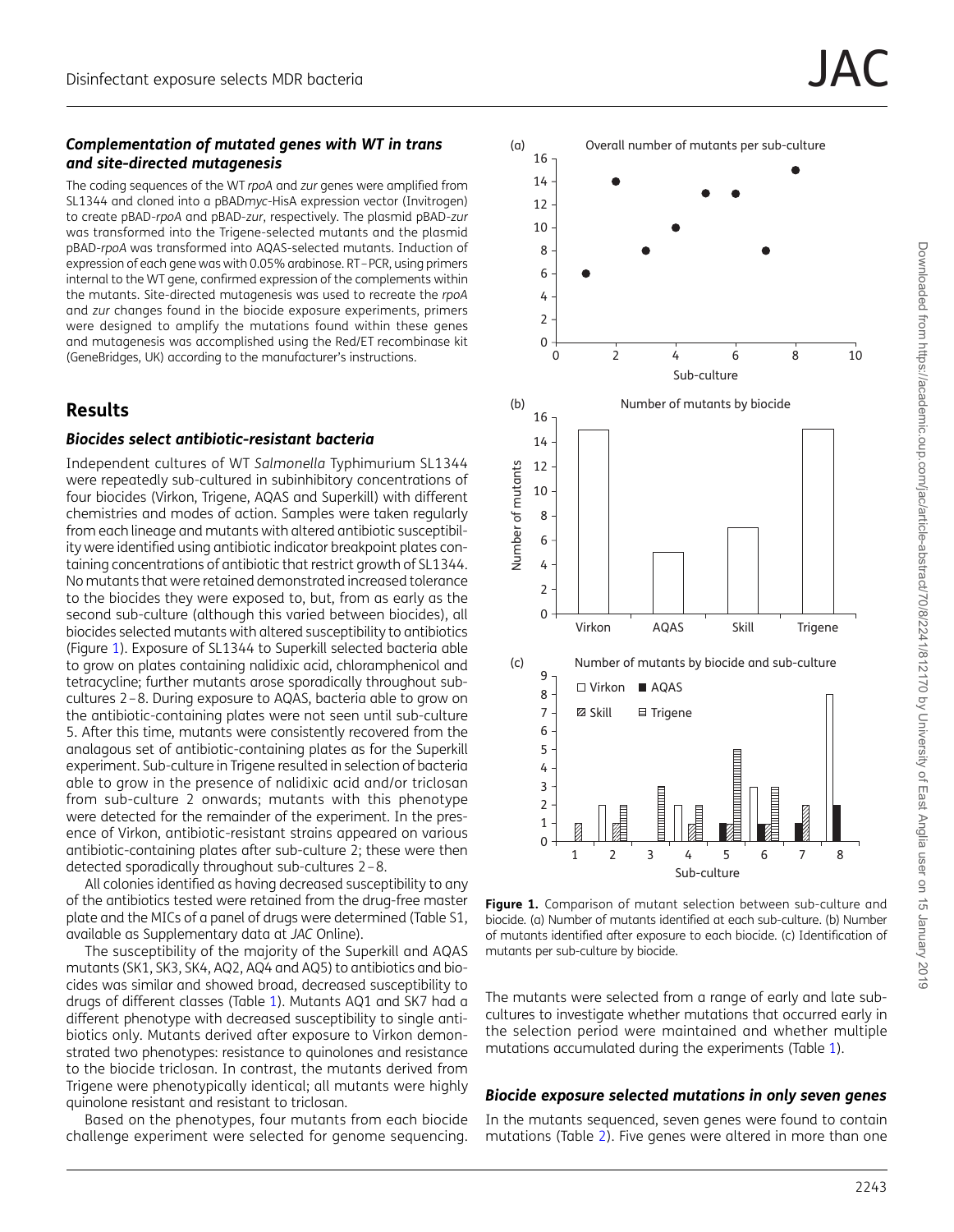|                                       |                   |                          | MIC (mg/L)b    |         |                |                |                |       |
|---------------------------------------|-------------------|--------------------------|----------------|---------|----------------|----------------|----------------|-------|
|                                       | Selective biocide | Sub-culture <sup>a</sup> | <b>NAL</b>     | CIP     | <b>CHL</b>     | <b>TET</b>     | <b>KAN</b>     | TRI   |
| Strain                                |                   |                          |                |         |                |                |                |       |
| SL1344                                | none              | 8                        | $\overline{2}$ | < 0.015 | $\mathbf{1}$   | 0.5            | 4              | 0.06  |
| AQ1                                   | AQAS              | 5                        | 32             | 0.015   | $\overline{2}$ | 0.5            | 8              | 0.015 |
| AQ2                                   | AQAS              | 6                        | 32             | 0.06    | 64             | 4              | 4              | 0.5   |
| AQ4                                   | AQAS              | 8                        | 32             | 0.06    | 64             | 8              | 4              | 0.25  |
| AQ5                                   | AQAS              | 8                        | 16             | 0.03    | 32             | 4              | 4              | 1     |
| SK1                                   | Superkill         | $\overline{2}$           | 32             | 0.12    | 64             | 8              | $\overline{2}$ | 0.5   |
| SK3                                   | Superkill         | 5                        | 32             | 0.12    | 64             | 8              | 4              | 0.5   |
| SK4                                   | Superkill         | 6                        | 16             | 0.06    | 16             | 4              | 4              | 1     |
| SK7                                   | Superkill         | 7                        | 4              | < 0.015 | 4              | $\mathbf{1}$   | 4              | 4     |
| T <sub>2</sub>                        | Trigene           | 2                        | 512            | 0.25    | 1              | 0.5            | 4              | >1024 |
| T <sub>3</sub>                        | Trigene           | 3                        | 512            | 0.25    | 1              | 0.5            | 4              | >1024 |
| T <sub>6</sub>                        | Trigene           | 4                        | 512            | 0.25    | 1              | 0.5            | 4              | >1024 |
| T <sub>9</sub>                        | Trigene           | 5                        | 512            | 0.25    | $\mathbf{1}$   | 0.5            | 4              | >1024 |
| V <sub>2</sub>                        | Virkon            | $\overline{2}$           | 512            | 0.25    | 4              | $\overline{2}$ | 4              | 0.25  |
| V <sub>4</sub>                        | Virkon            | 4                        | 8              | < 0.015 | 4              | $\overline{2}$ | 4              | 32    |
| V <sub>6</sub>                        | Virkon            | 6                        | 512            | 0.25    | 4              | $\overline{2}$ | 4              | 0.25  |
| V8                                    | Virkon            | 8                        | 16             | < 0.015 | 8              | $\overline{2}$ | $\overline{2}$ | 32    |
| Site-directed mutants and complements |                   |                          |                |         |                |                |                |       |
| SL1344-rpoA                           | <b>NA</b>         | <b>NA</b>                | 32             | 0.015   | $\sqrt{2}$     | 0.5            | 8              | 0.015 |
| SL1344-zur                            | <b>NA</b>         | <b>NA</b>                | $\overline{2}$ | < 0.015 | 1              | 0.5            | 4              | 0.06  |
| T2-pBAD-zur                           | <b>NA</b>         | <b>NA</b>                | 512            | 0.25    | 1              | 0.5            | 4              | >1024 |
| AQ1-pBAD-rpoA                         | <b>NA</b>         | <b>NA</b>                | 2              | < 0.015 | 1              | 0.5            | 4              | 0.06  |
| AQ2-pBAD-rpoA                         | <b>NA</b>         | <b>NA</b>                | 32             | 0.06    | 64             | 4              | 4              | 0.5   |

<span id="page-3-0"></span>Table 1. Antimicrobial susceptibility of representative mutants selected after biocide exposure

NAL, nalidixic acid; CIP, ciprofloxacin; CHL, chloramphenicol; TET, tetracycline; KAN, kanamycin; TRI, triclosan; NA, not applicable.

<sup>a</sup>Number of biocide exposures after which each strain was recovered.

 $^{\text{b}}$ Values in bold indicate MICs  $\geq$ 8-fold higher compared with SL1344.

of the mutants, and mutations in three genes (fabI, ramR and gyrA) were selected after exposure to multiple biocides. The four AQAS mutants all carried an SNP in rpoA, encoding the RNA polymerase  $\alpha$  subunit. Three of the AQAS mutants also had mutations in ramR, which encodes the local repressor of ramA, encoding a transcriptional activator that regulates the AcrAB-TolC MDR efflux system. Two of these mutants carried a 2 bp deletion within ramR and the other carried a point mutation resulting in a substitution within the DNA-binding domain of RamR. The remaining AQAS mutant, AQ1, also had a mutation in hpaA, a gene that codes for a putative AraC family regulatory protein. Of the four Superkill mutants selected for sequencing, three carried a 12 nt deletion in ramR, but for the other (SK7) insufficient depth of sequence was achieved to confidently identify mutations.

All four Trigene mutants contained identical mutations in fabI (encoding FabI, which is involved in fatty acid biosynthesis and is the target site of triclosan). The substitution identified has previ-ously been shown to confer triclosan resistance.<sup>[32](#page-7-0)</sup> The Trigene mutants also contained a 2 bp insertion within zur, which encodes a putative regulatory protein controlling zinc uptake systems. The Trigene mutants also contained a point mutation within gyrA encoding the  $\alpha$ -subunit of DNA gyrase; the resulting substitution is known to confer quinolone resistance.<sup>[33](#page-7-0)</sup> The same gyrA mutation was also seen in both mutants selected after Virkon exposure that were quinolone resistant. The other two mutants, V4 and V8, both carried the same mutation in fabI as seen in the Trigene-selected mutants. Finally, one Virkon-selected mutant, V4, also carried a deletion within avtA encoding an alanine –valine transaminase.

The mutations identified in ramR, gyrA and fabI have all been extensively characterized by ourselves and others.<sup>[30](#page-7-0),[32](#page-7-0),[34](#page-7-0)</sup> However, there were also some novel mutations in genes not previously associated with susceptibility to antimicrobials; these included the rpoA mutation, seen in all the AQAS mutants, and the mutation within zur, seen in all the Trigene mutants.

The impact of the rpoA and zur mutations on antibiotic susceptibility in those mutants with changes in these genes were investigated both by recreating these mutations in SL1344 and by restoring the WT alleles of these genes in trans. A WT copy of rpoA was introduced into mutants AQ1, AQ2, AQ4 and AQ5 on plasmid pBADmyc-HisA. In the same way, a WT copy of zur was introduced into T2, T3, T6 and T9. Transcription of both genes was confirmed by RT – PCR and found to be similar to WT levels. When mutations were recreated in SL1344, the mutation within zur had no impact on antibiotic susceptibility and the rpoA mutation resulted in an MIC profile identical to that of AQ1 (Table 1). No differences were seen in antibiotic susceptibility between the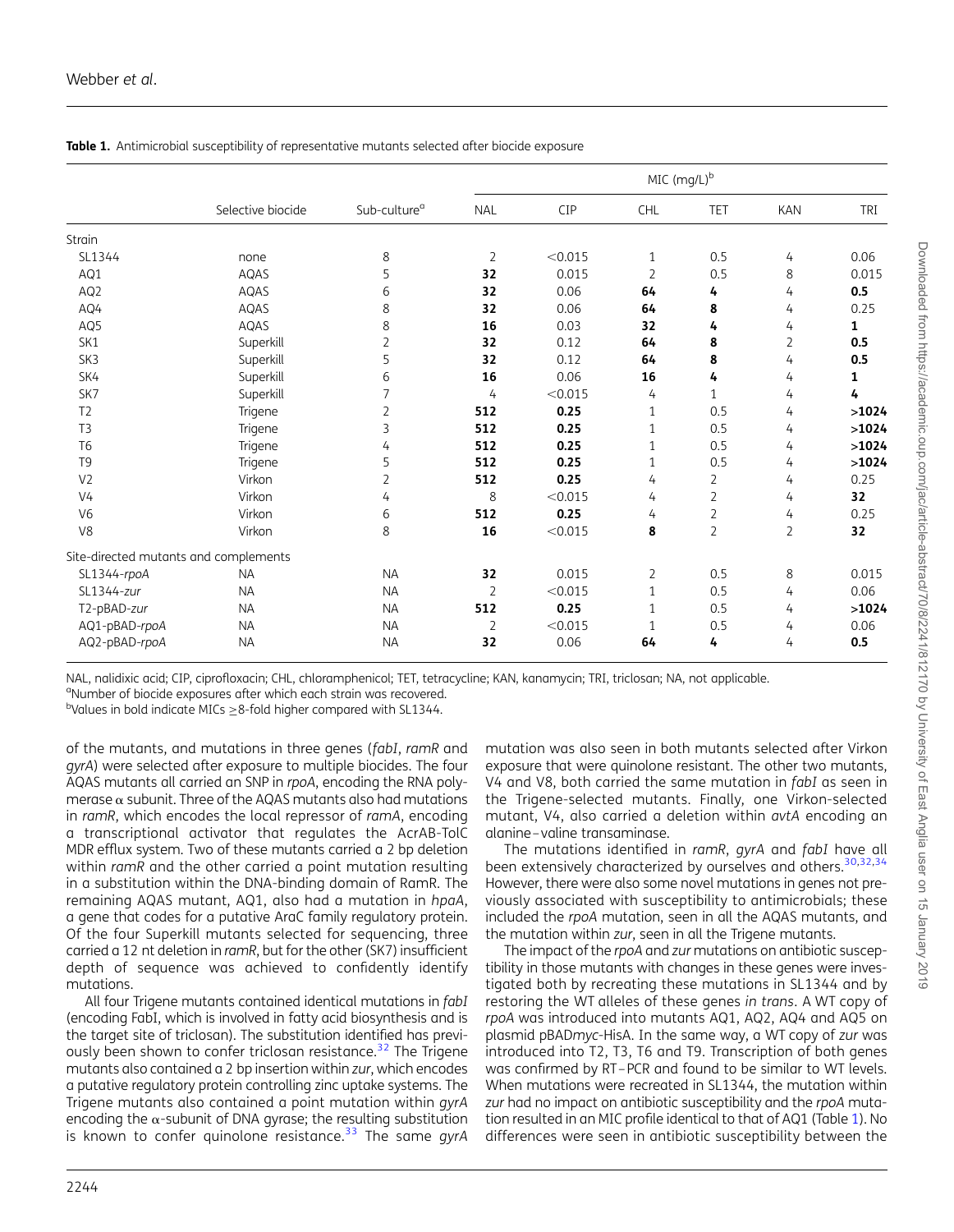<span id="page-4-0"></span>Table 2. Mutations identified in the genome-sequenced mutants

| AQ1            | hpaA       | 1152569 | 1152569 |              | G            | SNP       | $F-V$            |      |
|----------------|------------|---------|---------|--------------|--------------|-----------|------------------|------|
|                | rpoA       | 3604893 | 3604893 |              | A            | SNP       | <b>N294Y</b>     |      |
| AQ2            | $r$ am $R$ | 638142  | 638142  | C            |              | SNP       | $G-D$            |      |
|                | rpoA       | 3604893 | 3604893 |              | Α            | SNP       | N294Y            |      |
| AQ4            | ramR       | 637844  | 637845  | GT           |              | deletion  | loss of function |      |
|                | rpoA       | 3604893 | 3604893 | T.           | Α            | SNP       | N294Y            |      |
| AQ5            | ramR       | 637844  | 637845  | GT           |              | deletion  | loss of function |      |
|                | rpoA       | 3604893 | 3604893 |              | $\mathsf{A}$ | SNP       | N294Y            |      |
| SK1            | ramR       | 637708  | 637719  | GATCGCGCGCGG |              | deletion  | loss of function |      |
| SK3            | $r$ am $R$ | 637708  | 637719  | GATCGCGCGCGG |              | deletion  | loss of function |      |
| SK4            | ramR       | 637708  | 637719  | GATCGCGCGCGG |              | deletion  | loss of function |      |
| T <sub>2</sub> | fabI       | 1749266 | 1749266 | G            | Τ            | SNP       | G93V             | 0.94 |
|                | qyrA       | 2373804 | 2373804 |              | $\mathsf C$  | SNP       | <b>D87G</b>      |      |
|                | zur        | 4483329 | 4483329 |              | GC           | insertion | loss of function |      |
| T <sub>3</sub> | fabI       | 1749266 | 1749266 | G            | T            | SNP       | G93V             | 0.94 |
|                | gyrA       | 2373804 | 2373804 |              | C            | SNP       | <b>D87G</b>      |      |
|                | zur        | 4483329 | 4483329 |              | GC           | insertion | loss of function |      |
| T <sub>6</sub> | fabI       | 1749266 | 1749266 | G            | T            | SNP       | G93V             | 0.94 |
|                | gyrA       | 2373804 | 2373804 |              | C            | SNP       | <b>D87G</b>      |      |
|                | zur        | 4483329 | 4483329 |              | GC           | insertion | loss of function |      |
| T <sub>9</sub> | fabI       | 1749266 | 1749266 | G            | Τ            | SNP       | G93V             | 0.94 |
|                | gyrA       | 2373804 | 2373804 |              | C            | SNP       | <b>D87G</b>      |      |
|                | zur        | 4483329 | 4483329 |              | GC           | insertion | loss of function |      |
| V <sub>2</sub> | gyrA       | 2373804 | 2373804 | T.           | С            | SNP       | <b>D87G</b>      |      |
| V <sub>4</sub> | fabI       | 1749266 | 1749266 | G            |              | SNP       | G93V             |      |
|                | avtA       | 3874433 | 3874433 | Α            |              | deletion  | loss of function |      |
| V <sub>6</sub> | gyrA       | 2373803 | 2373803 | C            | Α            | SNP       | <b>D87G</b>      |      |
| V8             | fabI       | 1749266 | 1749266 | G            |              | SNP       | G93V             |      |

<sup>a</sup>Start and end positions relevant to SL1344 genome.

<sup>b</sup>Calculated in competition assays; '—' indicates no significant difference compared with SL1344.

complemented strains and the mutants, suggesting the WT rpoA allele is dominant to the mutant.

#### Biocide-selected mutants were as fit in vitro as the parental strain

All of the mutants were able to grow at a similar rate to SL1334; there were no statistically significant differences in generation time of final culture densities achieved (Figure [2](#page-5-0)). Mutants were also grown in competition with SL1344 after equal inoculation into drug-free media in competitive index experiments and the ratio of parent to mutant cells in the population was monitored over time. To avoid unintended impacts on fitness, mutants were differentiated from the parental strain on the basis of resistance to drugs as identified in the original screen rather than by using any additional markers. The average competitive index of the mutants relative to SL1344 ranged from 0.94 to 1.05. Only the Trigene mutants that carried a gyrA mutation had a competitive index value that differed significantly from SL1344 (0.94). There was no statistically significant difference between the other values for mutants compared with SL1344 (Table 2).

To further examine the possible impact of the key genotypes recovered after biocide exposure, a Biolog Phenomicroarray was used to examine the ability of each strain to respire in various concentrations of a wide panel of drugs. These experiments showed that mutation in rpoA, as selected after exposure to AQAS (AQ1), conferred decreased susceptibility to the quinolones enoxacin and nalidixic acid (this strain was 16-fold less susceptible to nalidixic acid compared with SL1344; Table [1](#page-3-0)) and chloramphenicol ([Figure S1](http://jac.oxfordjournals.org/lookup/suppl/doi:10.1093/jac/dkv109/-/DC1)), but had increased susceptibility to 12 other compounds [\(Table S2\)](http://jac.oxfordjournals.org/lookup/suppl/doi:10.1093/jac/dkv109/-/DC1). Inactivation of ramR (as seen in AQ2, AQ4, AQ5, SK1, SK3 and SK4) resulted in significantly increased respiration in the presence of seven compounds, including DNA gyrase and protein synthesis inhibitors, consistent with increased ex-pression of MDR efflux pumps.<sup>[35](#page-7-0)</sup> Mutation in *fabI* was seen in mutants recovered after exposure to both Trigene and Virkon and in conjunction with mutations in gyrA and zur, or avtA, respectively. Mutants with either combination were better able to grow (measured by determining respiration rates) in the presence of enoxacin and, in combination with gyrA, this was extended to other quinolones. The fabI mutation in concert with avtA did not provide a benefit when tested with any of the other compounds in the Biolog.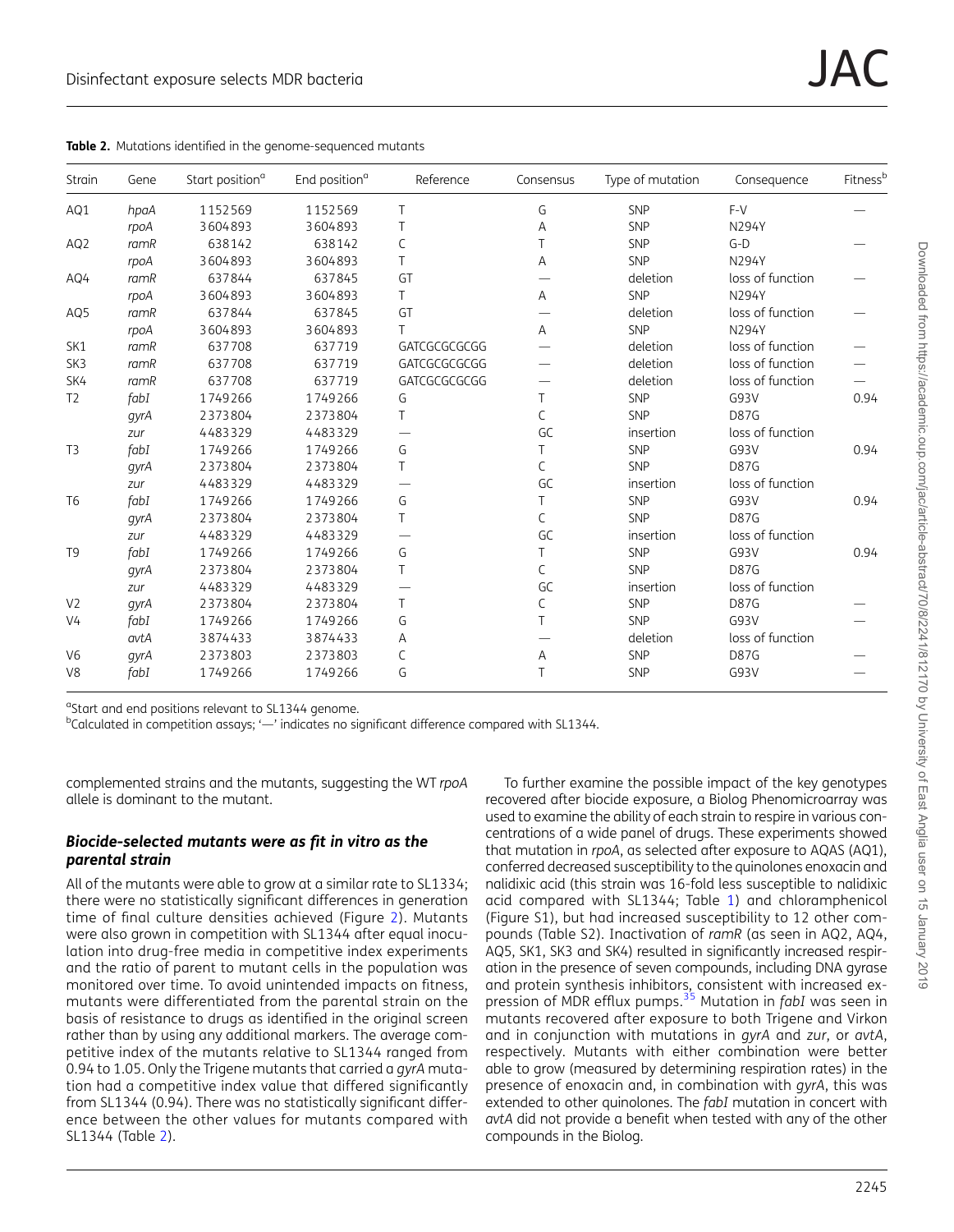<span id="page-5-0"></span>

Figure 2. Growth kinetics of selected mutant strains in comparison with SL1344. Growth kinetics were determined by measuring the OD at 600 nm of cultures every 10 min over 16 h; data shown are the averages of eight replicate cultures for each strain.

Overall, these data indicate that exposure to biocides can select mutant bacteria with altered susceptibility to a wide range of antimicrobial agents.

### **Discussion**

Many antimicrobial products are present in the environment at low levels;<sup>[25](#page-6-0)</sup> here we showed that exposure to sub-lethal concentrations of all the biocides evaluated resulted in the selection of antibiotic-resistant mutants. The antibiotic susceptibility phenotypes of the mutants essentially fell into three major groups: those that were MDR; those resistant to both quinolones and triclosan; and those resistant to single agents. Surprisingly, irrespective of the biocide, exposure resulted in mutations in the same seven genes with mutations in certain genes selected for by each biocide. Both AQAS and Superkill selected for MDR mutants due to loss-of-function mutations in ramR that confer de-repression of the AcrAB-TolC MDR efflux pump.<sup>[35](#page-7-0)</sup> In addition, mutants with a substitution within GyrA at codon 87 were also selected after exposure to two of the biocides (Trigene and Virkon). This may initially seem surprising as this mutation is classically associated with resistance to quinolone antibiotics. However, we recently described a broad and generic benefit in antimicrobial survival resulting from this mutation in Salmonella.<sup>[30](#page-7-0)</sup> This also explains why it has been favoured in separate biocide exposure experiments, and this study extends the range of conditions under which this mutation is beneficial.

Both the ramR and gyrA mutations recovered after biocide exposure in vitro are commonly seen in clinical isolates of Salmonella and other Enterobacteriaceae and therefore their selection by biocide exposure is a concern. The mutations identified after exposure to diverse biocides with different mechanisms

of action indicate that there are convergent pathways to the survival of antimicrobial stress present in Enterobacteriaceae, and both antibiotics and biocides can favour selection of identical mutations in the same genes ([Figure S2](http://jac.oxfordjournals.org/lookup/suppl/doi:10.1093/jac/dkv109/-/DC1)). Mutants emerged readily after exposures to different biocides and were present after only two exposures (sub-cultures) for three of the four biocides tested. Once selected, mutants were stable; there was no evidence of accumulation of multiple mutations after further biocide exposure. The mutations selected had no great fitness costs when tested in competitive index experiments against the parental strain, and the occurrence of the ramR, gyrA and fabI mutations in clinical and veterinary isolates confirms that they carry no pro-hibitive fitness cost.<sup>[30,32](#page-7-0),[36,37](#page-7-0)</sup>

The experimental design used maintained constant concentrations of biocides in each selection experiment (although potential degradation over each selection period was not measured), and none of the mutants identified on the basis of antibiotic tolerance showed any change in biocide MICs. These data indicate that selection of resistance to the biocides themselves did not occur under these conditions. The biocides used in this study are highly toxic to bacteria; developing resistance to these compounds would require multiple mutations and potentially a much longer selective window would be needed to allow adaptation to these compounds. However, it was evident that exposure to sub-lethal concentrations of biocide exerted selective pressure and mutations that promote bacterial survival also influenced antibiotic susceptibility. Consistent with the findings after lowlevel exposure in this study, we previously showed that bacteria overexpressing efflux pumps are better able to survive high concentrations of biocide.<sup>[15](#page-6-0)</sup> It has been demonstrated that exposure to sub-lethal concentrations of antibiotics can exert strong selective pressure and promote the rapid emergence of mutants with better ability to grow under stress than WT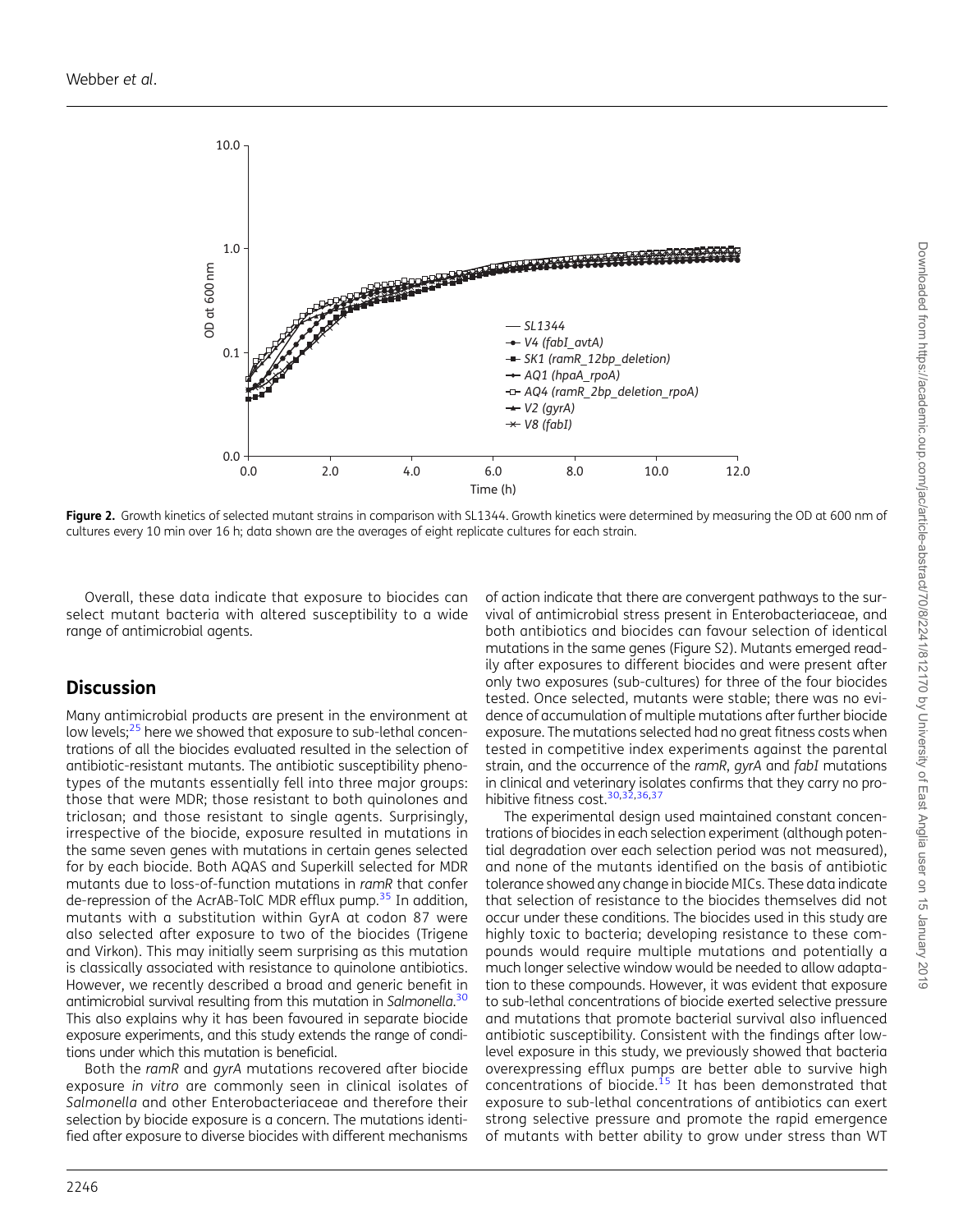<span id="page-6-0"></span>strains.<sup>9,10</sup> Importantly, repeated exposure allows epistatic interactions to be subjected to selective pressure; this may have occurred in this study in the case of the rpoA and zur mutations. The zur mutation alone contributed no major discernible phenotype when complemented or recreated in isolation in the parental strain, but the rpoA mutation did result in decreased susceptibility to nalidixic acid and increased susceptibility to triclosan; however, this phenotype disappeared when complemented, suggesting dominance of the parental allele. In Escherichia coli, RpoA is known to interact with MarA and modulate its activity.<sup>38</sup> In this study rpoA mutations analogous to those described in E. coli were found in concert with de-repression of ramA, encoding RamA, a close homologue of MarA (ramA is present in most Enterobacteriaceae, but not E. coli), so RpoA may also modulate the activity of RamA. The mutation in zur resulted in loss of function of Zur, a predicted transcriptional repressor. The zur system is involved in zinc uptake and mutations in zur were found in mutants with changes in both fabI and gyrA; therefore, it is not immediately clear how the resulting altered proteins may interact. In the absence of a phenotype it is possible that the zur mutation may be coincident and occurred in the relevant lineage before the other mutations described appeared.

Legislation concerning biocides requires proof of efficacy against target species at in-use concentrations; our data presented here indicate that sub-optimal concentrations of biocides can select common mutations that confer clinically relevant antibiotic resistance. The increasing accumulation of antimicrobial compounds, including biocides, in the environment, food and people represents a selective environment where microbes can be exposed to persistent low levels of biocides. Mutants such as those described in this manuscript could be selected in the absence of, or prior to, antibiotic treatment. Therefore, the role of environmental selection of antibiotic-resistant bacteria by biocides should be considered by government agencies as policies to control antibiotic-resistant bacteria are formulated and implemented.

# Funding

This study was supported by BBSRC grant BB/GO12016/1.

# Transparency declarations

None to declare.

# Supplementary data

[Tables S1 and S2 and Figures S1 and S2 are available as Supplementary](http://jac.oxfordjournals.org/lookup/suppl/doi:10.1093/jac/dkv109/-/DC1) data at JAC [Online \(http://jac.oxfordjournals.org/\).](http://jac.oxfordjournals.org/lookup/suppl/doi:10.1093/jac/dkv109/-/DC1)

# References

1 Piddock LJ. The crisis of no new antibiotics—what is the way forward? Lancet Infect Dis 2012; 12: 249–53.

2 Woodford N, Livermore DM. Infections caused by Gram-positive bacteria: a review of the global challenge. J Infect 2009; 59 Suppl 1: S4-16.

3 Roca I, Espinal P, Vila-Farres X et al. The Acinetobacter baumannii oxymoron: commensal hospital dweller turned pan-drug-resistant menace. Front Microbiol 2012; 3: 148.

4 Tuon FF, Gortz LW, Rocha JL. Risk factors for pan-resistant Pseudomonas aeruginosa bacteremia and the adequacy of antibiotic therapy. Braz J Infect Dis 2012; 16: 351–6.

5 Walsh TR, Toleman MA. The emergence of pan-resistant Gram-negative pathogens merits a rapid global political response. J Antimicrob Chemother  $2012: 67: 1-3.$ 

6 Hawkey PM. Mechanisms of quinolone action and microbial response. J Antimicrob Chemother 2003; 51: 29-35.

7 Hooper DC. Mechanisms of action of antimicrobials: focus on fluoroquinolones. Clin Infect Dis 2001; 32: S9 –15.

8 Piddock LJ. Mechanisms of fluoroquinolone resistance: an update 1994–1998. Drugs 1999; 58 Suppl 2: 11–8.

9 Andersson DI, Hughes D. Evolution of antibiotic resistance at non-lethal drug concentrations. Drug Resist Updat 2012; 15: 162–72.

10 Hughes D, Andersson DI. Selection of resistance at lethal and nonlethal antibiotic concentrations. Curr Opin Microbiol 2012; 15: 555–60.

11 Marcusson LL, Frimodt-Moller N, Hughes D. Interplay in the selection of fluoroquinolone resistance and bacterial fitness. PLoS Pathog 2009; 5: e1000541.

12 Helms M, Simonsen J, Molbak K. Quinolone resistance is associated with increased risk of invasive illness or death during infection with Salmonella serotype Typhimurium. J Infect Dis 2004; 190: 1652-4.

13 Fraise AP. Choosing disinfectants. J Hosp Infect 1999; 43: 255-64.

14 Russell AD. Bacterial spores and chemical sporicidal agents. Clin Microbiol Rev 1990; 3: 99–119.

15 Whitehead RN, Overton TW, Kemp CL et al. Exposure of Salmonella enterica serovar Typhimurium to high level biocide challenge can select multidrug resistant mutants in a single step. PLoS One 2011; 6: e22833.

16 Davin-Regli A, Pages JM. Cross-resistance between biocides and antimicrobials: an emerging question. Rev Sci Tech 2012; 31: 89–104.

17 Gnanadhas DP, Marathe SA, Chakravortty D. Biocides-resistance, cross-resistance mechanisms and assessment. Expert Opin Investig Drugs 2013; 22: 191–206.

18 Karatzas KA, Randall LP, Webber M et al. Phenotypic and proteomic characterization of multiply antibiotic-resistant variants of Salmonella enterica serovar Typhimurium selected following exposure to disinfectants. Appl Environ Microbiol 2008; 74: 1508-16.

19 Karatzas KA, Webber MA, Jorgensen F et al. Prolonged treatment of Salmonella enterica serovar Typhimurium with commercial disinfectants selects for multiple antibiotic resistance, increased efflux and reduced invasiveness. J Antimicrob Chemother 2007; 60: 947–55.

20 Randall LP, Cooles SW, Coldham NG et al. Commonly used farm disinfectants can select for mutant Salmonella enterica serovar Typhimurium with decreased susceptibility to biocides and antibiotics without compromising virulence. J Antimicrob Chemother 2007; 60: 1273–80.

21 Toms LM, Allmyr M, Mueller JF et al. Triclosan in individual human milk samples from Australia. Chemosphere 2011; 85: 1682-6.

22 Savage JH, Johns CB, Hauser R et al. Urinary triclosan levels and recent asthma exacerbations. Ann Allergy Asthma Immunol 2014; 112: 179–81.e2.

23 Pirard C, Sagot C, Deville M et al. Urinary levels of bisphenol A, triclosan and 4-nonylphenol in a general Belgian population. Environ Int 2012; 48: 78–83.

24 Allmyr M, Adolfsson-Erici M, McLachlan MS et al. Triclosan in plasma and milk from Swedish nursing mothers and their exposure via personal care products. Sci Total Environ 2006; 372: 87-93.

25 Wellington EM, Boxall AB, Cross P et al. The role of the natural environment in the emergence of antibiotic resistance in gram-negative bacteria. Lancet Infect Dis 2013; 13: 155-65.